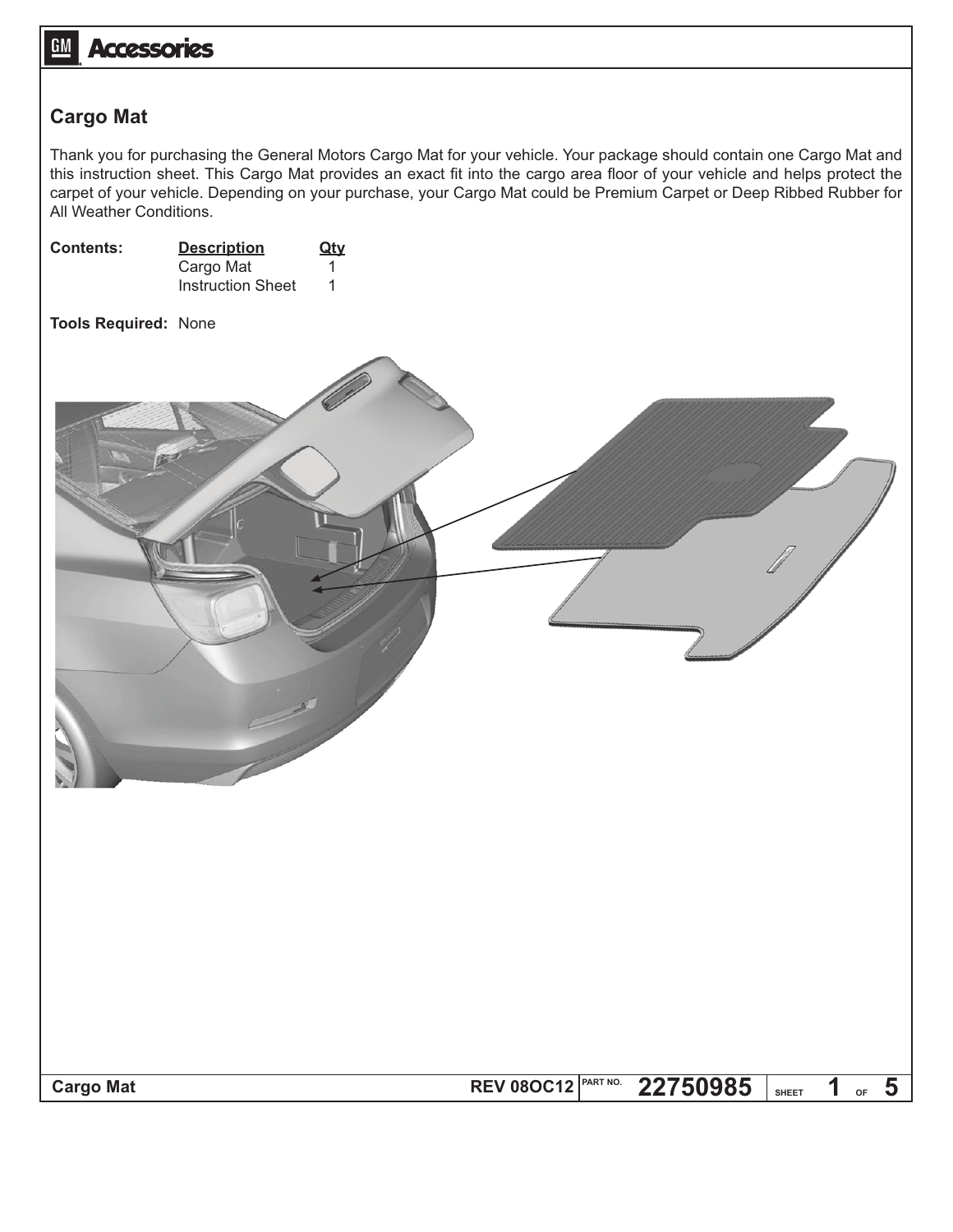| <b>Accessories</b>                                                                                                                                                                                                                                                                                                                                                                                                                                 |                                                                                                                                                                                                                                                                                                                                                                                                                                                                                               |                                                                                                                                                                                                                                                                                                                                                                                                                                  |                                                                                                                                                                                                                                                                                                                                                                                                      |  |  |
|----------------------------------------------------------------------------------------------------------------------------------------------------------------------------------------------------------------------------------------------------------------------------------------------------------------------------------------------------------------------------------------------------------------------------------------------------|-----------------------------------------------------------------------------------------------------------------------------------------------------------------------------------------------------------------------------------------------------------------------------------------------------------------------------------------------------------------------------------------------------------------------------------------------------------------------------------------------|----------------------------------------------------------------------------------------------------------------------------------------------------------------------------------------------------------------------------------------------------------------------------------------------------------------------------------------------------------------------------------------------------------------------------------|------------------------------------------------------------------------------------------------------------------------------------------------------------------------------------------------------------------------------------------------------------------------------------------------------------------------------------------------------------------------------------------------------|--|--|
|                                                                                                                                                                                                                                                                                                                                                                                                                                                    | DE.<br><b>Einbauanleitung Kofferraummatte</b>                                                                                                                                                                                                                                                                                                                                                                                                                                                 | DK<br>Monteringsvejledning for bagagerumsmåtte                                                                                                                                                                                                                                                                                                                                                                                   |                                                                                                                                                                                                                                                                                                                                                                                                      |  |  |
| Vielen Dank, dass Sie sich für eine Kofferraummatte von General<br>Motors entschieden haben. Die Verpackung enthält eine Koffer-<br>raummatte und dieses Anleitungsblatt. Die Kofferraummatte passt<br>genau in den Gepäckraumboden Ihres Fahrzeugs und schützt den<br>Teppichboden Ihres Fahrzeugs. Je nach Modell haben Sie eine<br>Kofferraummatte aus hochwertigem Textilmaterial oder geripptem<br>Gummi für alle Wetterbedingungen erworben. |                                                                                                                                                                                                                                                                                                                                                                                                                                                                                               | Tak fordi du har købt en General Motors bagagerumsmåtte til din<br>bil. Emballagen bør indeholde 1 bagagerumsmåtte og dette instruk-<br>tionsark. Denne bagagerumsmåtte passer perfekt til gulvet i din bils<br>bagagerum og hjælper med at beskytte bilens tæppe. Alt efter dit<br>valg er bagagerumsmåtten udført som førsteklasses tæppe eller i<br>kraftig riflet gummi til alle vejrforhold.                                |                                                                                                                                                                                                                                                                                                                                                                                                      |  |  |
| Inhalt:                                                                                                                                                                                                                                                                                                                                                                                                                                            | <b>Beschreibung</b><br><b>Menge</b><br>Kofferraummatte<br>1<br>Anleitung<br>1                                                                                                                                                                                                                                                                                                                                                                                                                 | Indhold:                                                                                                                                                                                                                                                                                                                                                                                                                         | <b>Beskrivelse</b><br>Stk.<br>Bagagerumsmåtte<br>1<br>Instruktionsark<br>1                                                                                                                                                                                                                                                                                                                           |  |  |
| Werkzeug:                                                                                                                                                                                                                                                                                                                                                                                                                                          | Keines                                                                                                                                                                                                                                                                                                                                                                                                                                                                                        | Nødvendigt<br>værktøj:                                                                                                                                                                                                                                                                                                                                                                                                           | Intet                                                                                                                                                                                                                                                                                                                                                                                                |  |  |
|                                                                                                                                                                                                                                                                                                                                                                                                                                                    | FR<br>Directives d'installation du tapis de coffre                                                                                                                                                                                                                                                                                                                                                                                                                                            |                                                                                                                                                                                                                                                                                                                                                                                                                                  | NO<br>Monteringsanvisning for bagasjeromsmatte                                                                                                                                                                                                                                                                                                                                                       |  |  |
|                                                                                                                                                                                                                                                                                                                                                                                                                                                    | Nous vous remercions d'avoir acheter le tapis de coffre General<br>Motors pour votre véhicule. L'ensemble devrait contenir un tapis de<br>coffre et la présente feuille de directives. Ce tapis de coffre s'ajuste<br>parfaitement au plancher du coffre de votre véhicule et aide à pro-<br>téger le tapis de votre véhicule. Selon votre achat, votre tapis de<br>coffre peut être un tapis de choix ou de caoutchouc à nervures pro-<br>fondes pour toutes les conditions météorologiques. |                                                                                                                                                                                                                                                                                                                                                                                                                                  | Takk for at du har kjøpt en General Motors bagasjeromsmatte til<br>din bil. Pakken skal inneholde én bagasjeromsmatte og dette arket<br>med anvisninger. Denne bagasjeromsmatten er nøyaktig tilpasset<br>bagasjeromsgulvet i bilen og hjelper deg med å beskytte gulvtep-<br>pet. Bagasjeromsmatten tilbys i utførelsen Premium Carpet og i<br>gummi med dype rifler, som passer for all slags vær. |  |  |
| Contenu:                                                                                                                                                                                                                                                                                                                                                                                                                                           | <b>Description</b><br>Qté<br>Tapis de coffre<br>1<br>Feuille de directives<br>1                                                                                                                                                                                                                                                                                                                                                                                                               | Innhold:                                                                                                                                                                                                                                                                                                                                                                                                                         | <b>Beskrivelse</b><br>Antall<br>Bagasjeromsmatte<br>1<br>Ark med anvisninger<br>1                                                                                                                                                                                                                                                                                                                    |  |  |
| Outils requis :                                                                                                                                                                                                                                                                                                                                                                                                                                    | Aucun                                                                                                                                                                                                                                                                                                                                                                                                                                                                                         | Nødvendig<br>verktøy:                                                                                                                                                                                                                                                                                                                                                                                                            | Ingen                                                                                                                                                                                                                                                                                                                                                                                                |  |  |
| NL<br>Inbouwinstructies bagageruimtemat                                                                                                                                                                                                                                                                                                                                                                                                            |                                                                                                                                                                                                                                                                                                                                                                                                                                                                                               | <b>SV</b><br>Monteringsanvisningar för lastrumsmatta                                                                                                                                                                                                                                                                                                                                                                             |                                                                                                                                                                                                                                                                                                                                                                                                      |  |  |
| Hartelijk voor uw aankoop van de General Motors bagageruimte-<br>mat voor uw auto. Dit pakket bevat een bagageruimtemat en dit<br>instructieblad. Deze bagageruimtemat past precies op de vloer van<br>de bagageruimte van uw auto en helpt u bij het beschermen van de<br>vloerbedekking van uw auto. Afhankelijk van de door u gekochte<br>uitvoering is uw bagageruimtemat Premium Carpet of diep geribd<br>rubber voor alle seizoenen.         |                                                                                                                                                                                                                                                                                                                                                                                                                                                                                               | Tack för att du har köpt en lastrumsmatta till ditt fordon från<br>General Motors. Paketet innehåller en lastrumsmatta och denna<br>monteringsanvisning. Denna lastrumsmatta passar exakt på last-<br>rumsgolvet i ditt fordon och bidrar till att skydda ditt fordons tygmat-<br>ta. Beroende på ditt köp kan lastrumsmattan vara en premiummatta<br>eller en gummimatta med djupa räfflor för alla väderleksförhållan-<br>den. |                                                                                                                                                                                                                                                                                                                                                                                                      |  |  |
| Inhoud:                                                                                                                                                                                                                                                                                                                                                                                                                                            | <b>Beschrijving</b><br><b>Aantal</b><br>Bagageruimtemat<br>1<br>Handleiding<br>1                                                                                                                                                                                                                                                                                                                                                                                                              | Innehåll:                                                                                                                                                                                                                                                                                                                                                                                                                        | <b>Beskrivning</b><br><u>Antal</u><br>Lastrumsmatta<br>1<br>1<br>Monteringsanvisning                                                                                                                                                                                                                                                                                                                 |  |  |
| Vereist<br>gereedschap:                                                                                                                                                                                                                                                                                                                                                                                                                            | Geen                                                                                                                                                                                                                                                                                                                                                                                                                                                                                          | Nödvändiga<br>verktyg:                                                                                                                                                                                                                                                                                                                                                                                                           | Inga                                                                                                                                                                                                                                                                                                                                                                                                 |  |  |
| <b>Cargo Mat</b>                                                                                                                                                                                                                                                                                                                                                                                                                                   |                                                                                                                                                                                                                                                                                                                                                                                                                                                                                               | <b>REV 08OC12</b>                                                                                                                                                                                                                                                                                                                                                                                                                | PART NO.<br>22750985<br>2 <sub>of</sub><br>$\overline{\mathbf{5}}$<br><b>SHEET</b>                                                                                                                                                                                                                                                                                                                   |  |  |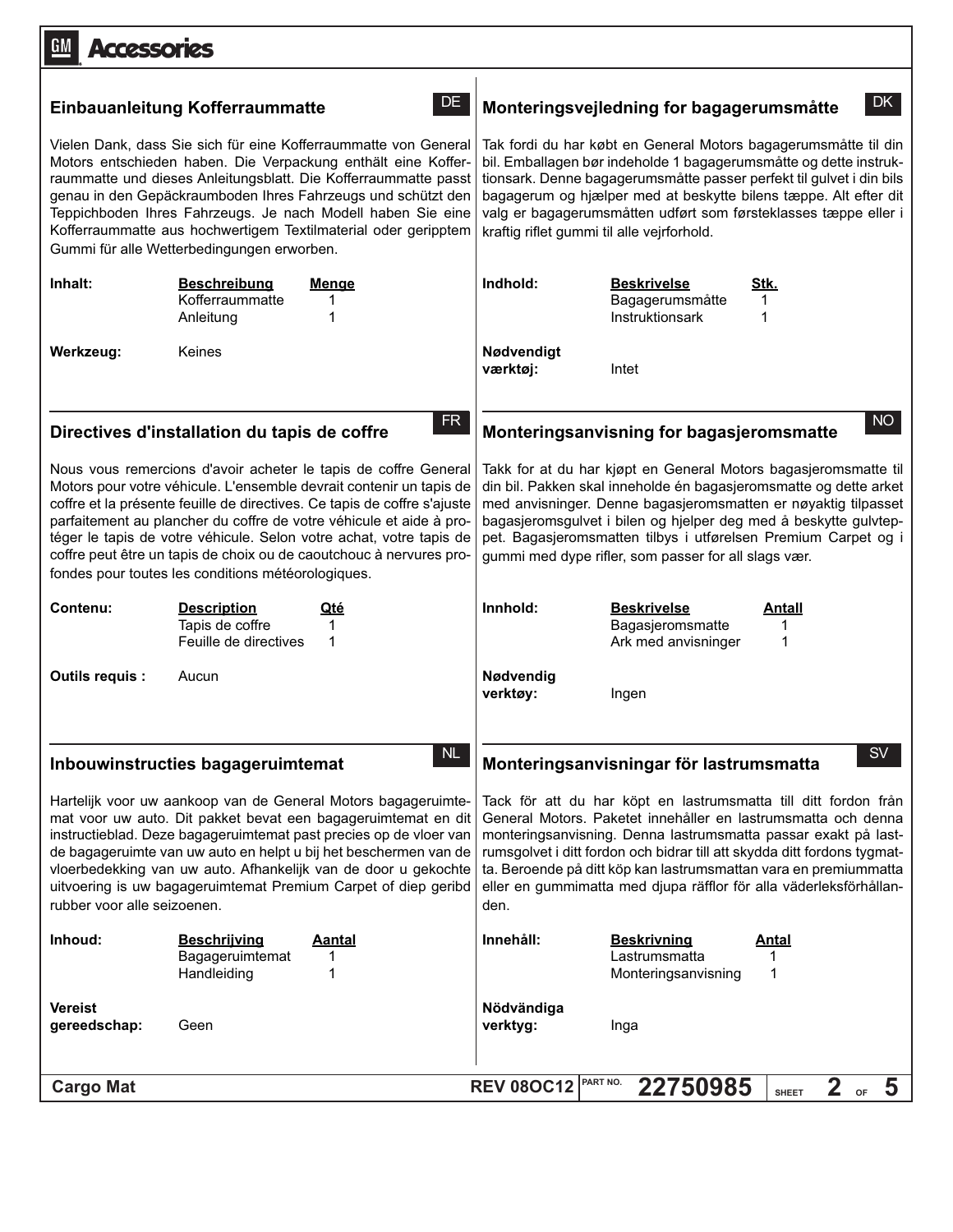| GM<br><b>Accessories</b>                                                                                                                                                                                                                                                                                                                                                                       |                                                                                                                                                                                                                                                                                                                                                                                                                                                                                                   |                        |                                                                                                                                                                                                                                                                                                                                                                                                                                                                                                   |                                                                                                                                                                                                                                                                                                                                                                                                                                                                                                                                  |                              |  |
|------------------------------------------------------------------------------------------------------------------------------------------------------------------------------------------------------------------------------------------------------------------------------------------------------------------------------------------------------------------------------------------------|---------------------------------------------------------------------------------------------------------------------------------------------------------------------------------------------------------------------------------------------------------------------------------------------------------------------------------------------------------------------------------------------------------------------------------------------------------------------------------------------------|------------------------|---------------------------------------------------------------------------------------------------------------------------------------------------------------------------------------------------------------------------------------------------------------------------------------------------------------------------------------------------------------------------------------------------------------------------------------------------------------------------------------------------|----------------------------------------------------------------------------------------------------------------------------------------------------------------------------------------------------------------------------------------------------------------------------------------------------------------------------------------------------------------------------------------------------------------------------------------------------------------------------------------------------------------------------------|------------------------------|--|
| <b>FIN</b><br>Tavaratilan maton asennusohjeet                                                                                                                                                                                                                                                                                                                                                  |                                                                                                                                                                                                                                                                                                                                                                                                                                                                                                   |                        | PT.<br>Instruções de Instalação do Cargo Mat                                                                                                                                                                                                                                                                                                                                                                                                                                                      |                                                                                                                                                                                                                                                                                                                                                                                                                                                                                                                                  |                              |  |
| Kiitos General Motorsin tavaratilan maton hankinnasta autoosi.<br>Tuotepakkauksessasi tulee olla tavaratilan matto ja tämä ohjelehti-<br>nen. Tavaratilan matto sopii tarkasti autosi tavaratilan lattialle ja se<br>auttaa pitämään autosi tavaratilan verhoilun uudenveroisena. Ta-<br>varatilan matto voi olla Premium-matto tai kaikkiin sääolosuhteisiin<br>sopiva syväurainen kumimatto. |                                                                                                                                                                                                                                                                                                                                                                                                                                                                                                   |                        | Agradecemos-lhe por ter adquirido o Cargo Mat da General Motors<br>para o seu veículo. A sua embalagem deverá conter um Cargo Mat<br>e o respectivo documento de instruções. Este Cargo Mat propor-<br>ciona um ajuste exacto no solo da área de carga do seu veículo e<br>ajuda a proteger o tapete do seu veículo. Consoante o produto que<br>tiver adqiirido, o seu Cargo Mat poderá ser um Premium Carpet<br>ou de borracha com ranhuras profundas para todas as condições<br>meteorológicas. |                                                                                                                                                                                                                                                                                                                                                                                                                                                                                                                                  |                              |  |
| Sisältö:                                                                                                                                                                                                                                                                                                                                                                                       | <b>Kuvaus</b><br>Tavaratilan matto<br>Ohjelehtinen                                                                                                                                                                                                                                                                                                                                                                                                                                                | Määrä<br>1<br>1        | Conteúdos:                                                                                                                                                                                                                                                                                                                                                                                                                                                                                        | <b>Descrição</b><br>Cargo Mat<br>Documento de Instruções                                                                                                                                                                                                                                                                                                                                                                                                                                                                         | <u>Qtv</u>                   |  |
| <b>Tarvittavat</b><br>työkalut:                                                                                                                                                                                                                                                                                                                                                                | Ei mitään                                                                                                                                                                                                                                                                                                                                                                                                                                                                                         |                        | <b>Ferramentas</b><br>Necessárias:                                                                                                                                                                                                                                                                                                                                                                                                                                                                | Nenhuma                                                                                                                                                                                                                                                                                                                                                                                                                                                                                                                          |                              |  |
| <b>Cargo Mat</b>                                                                                                                                                                                                                                                                                                                                                                               | Istruzioni per l'installazione del tappetino                                                                                                                                                                                                                                                                                                                                                                                                                                                      | $\mathbf{H}$           | αποσκευών                                                                                                                                                                                                                                                                                                                                                                                                                                                                                         | Οδηγίες τοποθέτησης ταπέτου χώρου                                                                                                                                                                                                                                                                                                                                                                                                                                                                                                | GR                           |  |
| condizioni meteo.                                                                                                                                                                                                                                                                                                                                                                              | Grazie per aver acquistato il tappetino Cargo Mat per veicoli<br>General Motors. La confezione contiene un tappetino Cargo Mat e<br>il presente foglio di istruzioni. Il tappetino Cargo Mat aderisce per-<br>fettamente al pavimento dell'area di carico del veicolo e serve per<br>proteggere il rivestimento in moquette del veicolo. A seconda del<br>tipo di acquisto, il Cargo Mat potrebbe essere un tappetino di qua-<br>lità Premium o un tappetino in gomma scanalato adatto a tutte le |                        |                                                                                                                                                                                                                                                                                                                                                                                                                                                                                                   | Σας ευχαριστούμε που επιλέξατε το ταπέτο χώρου αποσκευών της<br>General Motors για το όχημά σας. Το πακέτο σας πρέπει να περι-<br>έχει ένα ταπέτο χώρου αποσκευών και αυτό το φυλλάδιο οδηγιών.<br>Αυτό το ταπέτο χώρου αποσκευών εφαρμόζει τέλεια στο δάπεδο<br>του χώρου αποσκευών του οχήματός σας και συμβάλλει στην προ-<br>στασία της μοκέτας του οχήματος. Ανάλογα με την αγορά σας, το<br>ταπέτο χώρου αποσκευών μπορεί να είναι μοκέτα ανώτερης ποιό-<br>τητας (Premium) ή καουτσούκ με βαθιές ραβδώσεις παντός καιρού. |                              |  |
| Contenuto:                                                                                                                                                                                                                                                                                                                                                                                     | <b>Descrizione</b><br>Cargo Mat<br>Foglio di istruzioni                                                                                                                                                                                                                                                                                                                                                                                                                                           | Q.tà<br>1              | Περιεχόμενα:                                                                                                                                                                                                                                                                                                                                                                                                                                                                                      | Περιγραφή<br>Ταπέτο χώρου αποσκευών<br>Φύλλο οδηγιών                                                                                                                                                                                                                                                                                                                                                                                                                                                                             | Τεμάχια                      |  |
| Attrezzi richiesti:                                                                                                                                                                                                                                                                                                                                                                            | Nessuno                                                                                                                                                                                                                                                                                                                                                                                                                                                                                           |                        | Απαιτούμενα<br>εργαλεία:                                                                                                                                                                                                                                                                                                                                                                                                                                                                          | Κανένα                                                                                                                                                                                                                                                                                                                                                                                                                                                                                                                           |                              |  |
| ES <sub></sub><br>Instrucciones de instalación del tapete<br>para carga                                                                                                                                                                                                                                                                                                                        |                                                                                                                                                                                                                                                                                                                                                                                                                                                                                                   | prostoru               | Návod pro montáž vany zavazadlového                                                                                                                                                                                                                                                                                                                                                                                                                                                               | CS                                                                                                                                                                                                                                                                                                                                                                                                                                                                                                                               |                              |  |
|                                                                                                                                                                                                                                                                                                                                                                                                | Gracias por adquirir el Tapete para carga General Motors para su<br>vehículo. Su paquete debe contener un Tapete para carga y esta<br>hoja de instrucciones. Este Tapete para carga se ajusta perfecta-<br>mente al piso del área de carga de su vehículo, y ayuda a proteger<br>la alfombra del mismo. Dependiendo de su compra, su Tapete para<br>carga podría ser de alfombra o de hule acanalado para todo clima.                                                                             |                        |                                                                                                                                                                                                                                                                                                                                                                                                                                                                                                   | Děkujeme Vám za zakoupení vany zavazadlového prostoru společ-<br>nosti General Motors. Balení obsahuje jednu vanu zavazadlového<br>prostoru a tento návod. Tato vana zavazadlového prostoru přesně<br>odpovídá podlaze v zavazadlovém prostoru a pomáhá chránit ko-<br>berec ve vozidle. Vanu zavazadlového prostoru můžete zakoupit<br>buď v podobě koberce Premium, nebo gumového koberce s hlubo-<br>kými drážkami do každého počasí.                                                                                         |                              |  |
| Contenido:                                                                                                                                                                                                                                                                                                                                                                                     | <b>Descripción</b><br>Tapete para carga<br>Hoja de Instrucciones                                                                                                                                                                                                                                                                                                                                                                                                                                  | <u>Cant.</u><br>1<br>1 | Obsah:                                                                                                                                                                                                                                                                                                                                                                                                                                                                                            | <b>Popis</b><br>Vana zavazadlového prostoru<br>Návod                                                                                                                                                                                                                                                                                                                                                                                                                                                                             | <u>Počet</u><br>1<br>1       |  |
| <b>Herramientas</b><br>necesarias:                                                                                                                                                                                                                                                                                                                                                             | Ninguna                                                                                                                                                                                                                                                                                                                                                                                                                                                                                           |                        | Potřebné nářadí:                                                                                                                                                                                                                                                                                                                                                                                                                                                                                  | Žádné                                                                                                                                                                                                                                                                                                                                                                                                                                                                                                                            |                              |  |
| <b>Cargo Mat</b>                                                                                                                                                                                                                                                                                                                                                                               |                                                                                                                                                                                                                                                                                                                                                                                                                                                                                                   |                        | <b>REV 08OC12</b>                                                                                                                                                                                                                                                                                                                                                                                                                                                                                 | PART NO.<br>22750985                                                                                                                                                                                                                                                                                                                                                                                                                                                                                                             | 3<br>5<br>OF<br><b>SHEET</b> |  |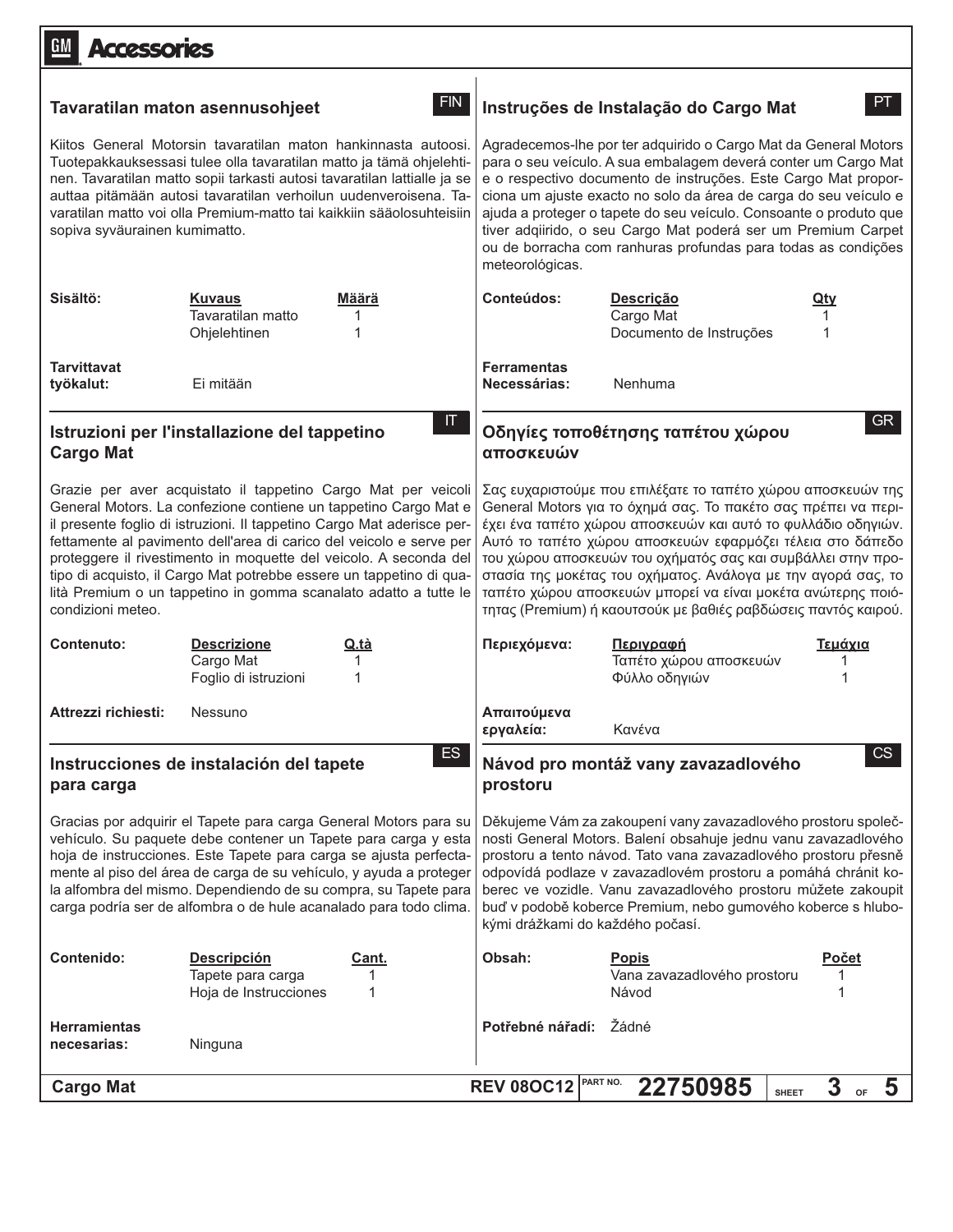| <b>GM</b><br><b>Accessories</b>                                                                                                                                                                                                                                                                                                                                                                                                               |                                                                                                                                                                                                                                                                                                                                                                                                                                                                                                                                       |  |  |  |
|-----------------------------------------------------------------------------------------------------------------------------------------------------------------------------------------------------------------------------------------------------------------------------------------------------------------------------------------------------------------------------------------------------------------------------------------------|---------------------------------------------------------------------------------------------------------------------------------------------------------------------------------------------------------------------------------------------------------------------------------------------------------------------------------------------------------------------------------------------------------------------------------------------------------------------------------------------------------------------------------------|--|--|--|
| Instrukcja montażu dywanika do bagażnika<br>PL.                                                                                                                                                                                                                                                                                                                                                                                               | Инструкция по установке коврика<br>RU.<br>для грузов в багажнике                                                                                                                                                                                                                                                                                                                                                                                                                                                                      |  |  |  |
| Dziękujemy za zakup dywanika do bagażnika General Motors.<br>Opakowanie zawiera jeden dywanik do bagażnika i ulotkę z in-<br>strukcją. Ten dywanik dokładnie pasuje do podłogi przedziału ba-<br>gażowego Twojego samochodu i chroni ją przed zniszczeniem<br>zabrudzeniem. Dywanik do bagażnika sprzedawany jest w wersji<br>Premium lub gumowej z głębokim ożebrowaniem, przystosowanej<br>do każdych warunków atmosferycznych.             | Спасибо за Вашу покупку коврика для грузов производства<br>General Motors для Вашего автомобиля. В комплект входит один<br>коврик для грузов и эта памятка. Этот коврик для грузов точно под-<br>ходит по размеру для зоны размещения грузов на полу в багаж-<br>нике Вашего автомобиля и помогает защитить ковровое покрытие<br>автомобиля. При покупке Вы можете выбрать вариант коврика<br>для грузов из высококачественного коврового покрытия или из<br>формованной ребристой резины для любых погодных условий.                 |  |  |  |
| Zawartość:<br>llość<br>Opis<br>Dywanik do bagażnika<br>1<br>Instrukcja<br>1                                                                                                                                                                                                                                                                                                                                                                   | Содержание:<br>Описание<br>Кол-во<br>Коврик для грузов<br>Памятка                                                                                                                                                                                                                                                                                                                                                                                                                                                                     |  |  |  |
| Wymagane<br>narzędzia:<br><b>Brak</b>                                                                                                                                                                                                                                                                                                                                                                                                         | Необходимый<br>Нет<br>инструмент:                                                                                                                                                                                                                                                                                                                                                                                                                                                                                                     |  |  |  |
| TR.<br>Kargo Paspası Montaj Talimatlarıs                                                                                                                                                                                                                                                                                                                                                                                                      | <b>BUL</b><br>Инструкции за монтаж на Cargo Mat                                                                                                                                                                                                                                                                                                                                                                                                                                                                                       |  |  |  |
| Aracınız için General Motors Kargo Paspası satın aldığınız için te-<br>şekkürler. Paketiniz bir Kargo Paspası ve talimat kitapçığını içerme-<br>lidir. Bu Kargo Paspası aracınızın kargo alanı zeminine tam uyum<br>sağlar ve aracınızın halısını korumaya yardımcı olur. Satın alımı-<br>nıza bağlı olarak, Kargo Paspasınız Premium Halı veya tüm hava<br>koşulları için derin nervürlü kauçuk olabilir.                                    | Благодарим ви за покупката на постелката Cargo Mat от General<br>Motors за вашия автомобил. Вашата опаковка трябва да съдър-<br>жа една постелка Cargo Mat и този лист с инструкции. Постел-<br>ката Cargo Mat приляга точно към пода на товарната област на<br>вашия автомобил и спомага за предпазване на подовото покри-<br>тие на автомобила. В зависимост от вашата покупка, вашата<br>постелка Cargo Mat може да бъде от тип Premium Carpet или от<br>гума с дълбоко оребряване, подходящо за всякакви атмосфер-<br>ни условия. |  |  |  |
| İçindekiler:<br>Tanım<br><b>Miktar</b><br>Kargo paspası<br>Talimat Kitapçığı                                                                                                                                                                                                                                                                                                                                                                  | Съдържание:<br>Описание<br><u>Qty</u><br>Cargo Mat<br>Листовка с инструкции                                                                                                                                                                                                                                                                                                                                                                                                                                                           |  |  |  |
| <b>Gerekli Aletler:</b><br>Yok                                                                                                                                                                                                                                                                                                                                                                                                                | Необходими<br>Няма<br>инструменти:                                                                                                                                                                                                                                                                                                                                                                                                                                                                                                    |  |  |  |
| HU<br>Csomagrögzítő háló telepítési útmutató                                                                                                                                                                                                                                                                                                                                                                                                  | SL<br>Navodila za namestitev prevleke<br>za prtljažni prostor                                                                                                                                                                                                                                                                                                                                                                                                                                                                         |  |  |  |
| Köszönjük, hogy járművéhez megvásárolta a General Motors cso-<br>magrögzítő hálót! A készletnek 1 db csomagrögzítő hálót, valamint<br>a jelen útmutatólapot kell tartalmaznia. A csomagrögzítő háló tö-<br>kéletesen illeszkedik járműve rakodó terének padlójához és védi<br>a jármű kárpitot. Attól függően, hogy mit vásárol, a csomagrögzítő<br>háló lehet prémium szőnyeg vagy bordázott gumi, bármilyen időjá-<br>rási viszony esetére. | Zahvaljujemo se vam za nakup prevleke za prtljažni prostor<br>General Motors za vaše vozilo. Embalaža vsebuje eno prevleko za<br>prtljažni prostor in ta navodila za namestitev. Prevleka se natanč-<br>no prilega dnu prtljažnega prostora vašega vozila in ščiti preprogo<br>vašega vozila. Vaša prevleka za prtljažni prostor je lahko vrhunska<br>preproga (premium) ali pa gumijasta izvedba z globokimi rebri za<br>vse vremenske pogoje.                                                                                       |  |  |  |
| Tartalom:<br>Leírás<br><b>Mennyiség</b><br>Csomagrögzítő háló<br>Útmutatólap                                                                                                                                                                                                                                                                                                                                                                  | Vsebina:<br><b>Opis</b><br><u>Kol.</u><br>Prevleka za prtljažni prostor<br>1<br>Navodila za namestitev<br>1                                                                                                                                                                                                                                                                                                                                                                                                                           |  |  |  |
| <b>Szükséges</b><br>eszközök:<br><b>Nincs</b>                                                                                                                                                                                                                                                                                                                                                                                                 | Potrebno orodje:<br>Ni potrebno                                                                                                                                                                                                                                                                                                                                                                                                                                                                                                       |  |  |  |
| <b>Cargo Mat</b>                                                                                                                                                                                                                                                                                                                                                                                                                              | PART NO.<br>22750985<br><b>REV 08OC12</b><br>4<br>$\overline{\mathbf{5}}$<br>OF<br><b>SHEET</b>                                                                                                                                                                                                                                                                                                                                                                                                                                       |  |  |  |